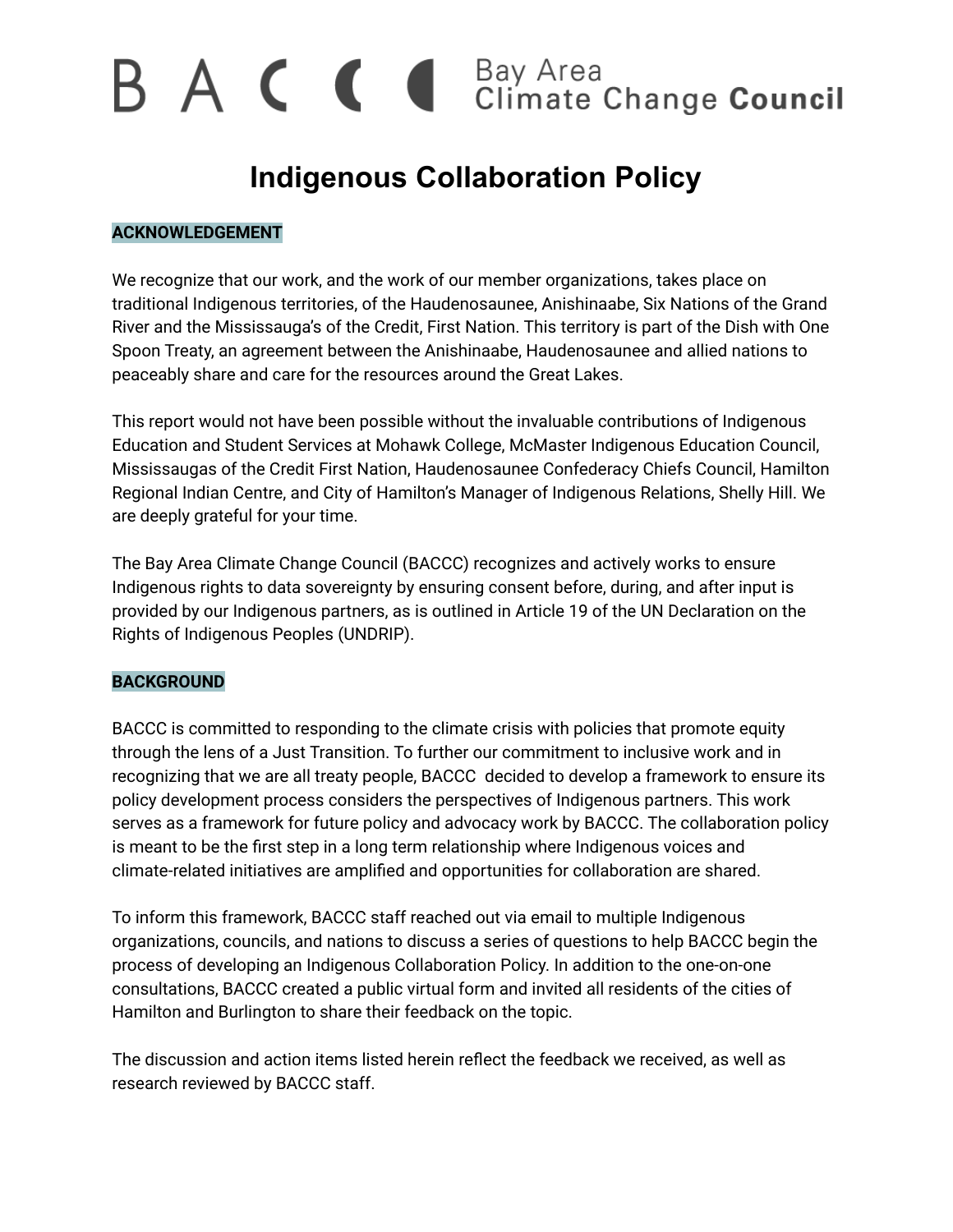#### **What We Heard**

In our conversations and research, we heard a number of views and ideas for BACCC to consider.

For one, we heard that it is important for policy shaping organizations to go beyond simply acknowledging Indigenous rights, to integrating said rights within the policies we shape and recommend. <sup>1</sup> The application of this practice varies, depending on the policy topic and context.

Another suggestion we heard, across numerous conversations, was the importance of respecting what is sometimes referred to as Indigenous 'data sovereignty'.

"Data Sovereignty is the right of Indigenous peoples to determine the means of collection, access, analysis, interpretation, management, dissemination and reuse of data pertaining to Indigenous people from whom it has been derived, or to whom it relates."- Kukutai & Taylor  $^{\text{2}}$ 

Several methods of declaring and supporting Indigenous ownership of their feedback and stories were provided during the consultation process, including acknowledgment, attribution, explicit and informed consent, and allowing contributors to review and ensure accurate representation of their contributions prior to publication.

We also heard it is important to acknowledge and reflect the diversity of Indigenous peoples and nations, instead of creating the impression of homogeneity. We were told that the Bay Area Climate Change Council should not shy away from presenting diverse perspectives that may arise from speaking with several Indigenous individuals or communities. Sharing these multiple perspectives from different places of experience and understanding should aid in painting a more holistic picture. To that effect, representatives of the Haudenosaunee Confederacy Chiefs Council expressed a desire for BACCC to stop all forms of advocacy moving forward. In an attempt to find common ground, BACCC offered further context for its work and asked how a relationship could be formed.

Finally, we heard about the need for reciprocity with Indigenous partners, to avoid one sided exchanges. In particular, we heard suggestions about how to create long term relationships, instead of relying on temporary and sporadic discussions.

<sup>&</sup>lt;sup>1</sup> Decolonizing Climate Policy in Canada - Indigenous Climate Action ([link\)](https://static1.squarespace.com/static/5e8e4b5ae8628564ab4bc44c/t/6061cb5926611066ba64a953/1617021791071/pcf_critique_FINAL.pdf)

<sup>&</sup>lt;sup>2</sup> Kukutai & Taylor - Indigenous Data Sovereignty: Towards an Agenda (2016) from A First Nations Data Governance Strategy by FNIGC ([link\)](https://fnigc.ca/news/introducing-a-first-nations-data-governance-strategy/)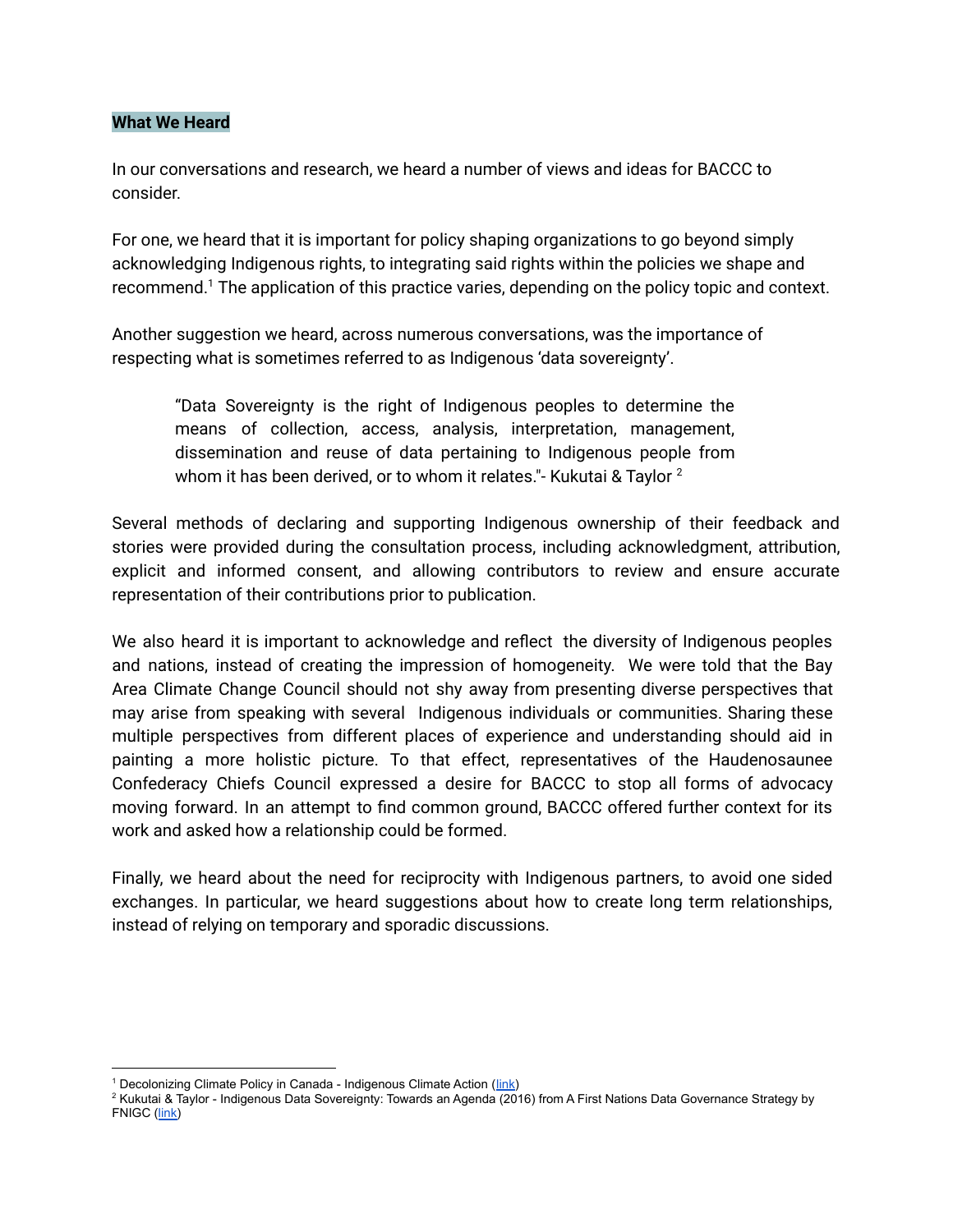# **Summary:**

- 1. Go beyond simply acknowledging Indigenous rights, to integrating said rights within the policies we shape and recommend
- 2. Respect Indigenous data sovereignty
- 3. Acknowledge and reflect the diversity of Indigenous peoples and nations, instead of creating the impression of homogeneity.
- 4. Promote reciprocity by creating long term relationships with Indigenous peoples, instead of relying on temporary and sporadic discussions

## **Actions Taken**

BACCC has taken a number of steps already, in light of what we heard, detailed in this section below. These steps are meant to be the first of many, with future commitments outlined in the following section.

Actions taken by the Bay Area Climate Change Council:

- **1.** Offered Indigenous-led cultural capacity training to BACCC staff and all BACCC members, as per Action #57 of the Truth and Reconciliation Report 3
- **2.** Developed an acknowledgement for Indigenous data sovereignty, to include in published reports.
- **3.** Began the process of creating long term relationships with local Indigenous partners, based on reciprocity.
- **4.** Took steps to maximize the ability of Indigenous peoples to exercise self-determination by extending council membership to the Hamilton Regional Indian Centre.

### **Commitments**

Herein, we commit that BACCC will:

- **1. Seek out and include Indigenous perspectives in all policy documents moving forward.** 4 Regardless of whether or not community-wide public consultation is part of a report's planned methodology, Indigenous consultation will always be completed.
- **2. The following process will be followed to seek consent in sharing Indigenous perspectives and knowledge:**
	- At the beginning of the policy process, prior to forming draft recommendations, BACCC will offer to set up meetings with the Indigenous partners who have agreed to work with us. BACCC will also put out a public notice calling for anyone identifying as Indigenous to participate, at the beginning of the work.

<sup>&</sup>lt;sup>3</sup> Truth and Reconciliation Commission Reports [\(link](https://nctr.ca/records/reports/))

<sup>&</sup>lt;sup>4</sup> All policy documents refers to formal policy reports and white papers.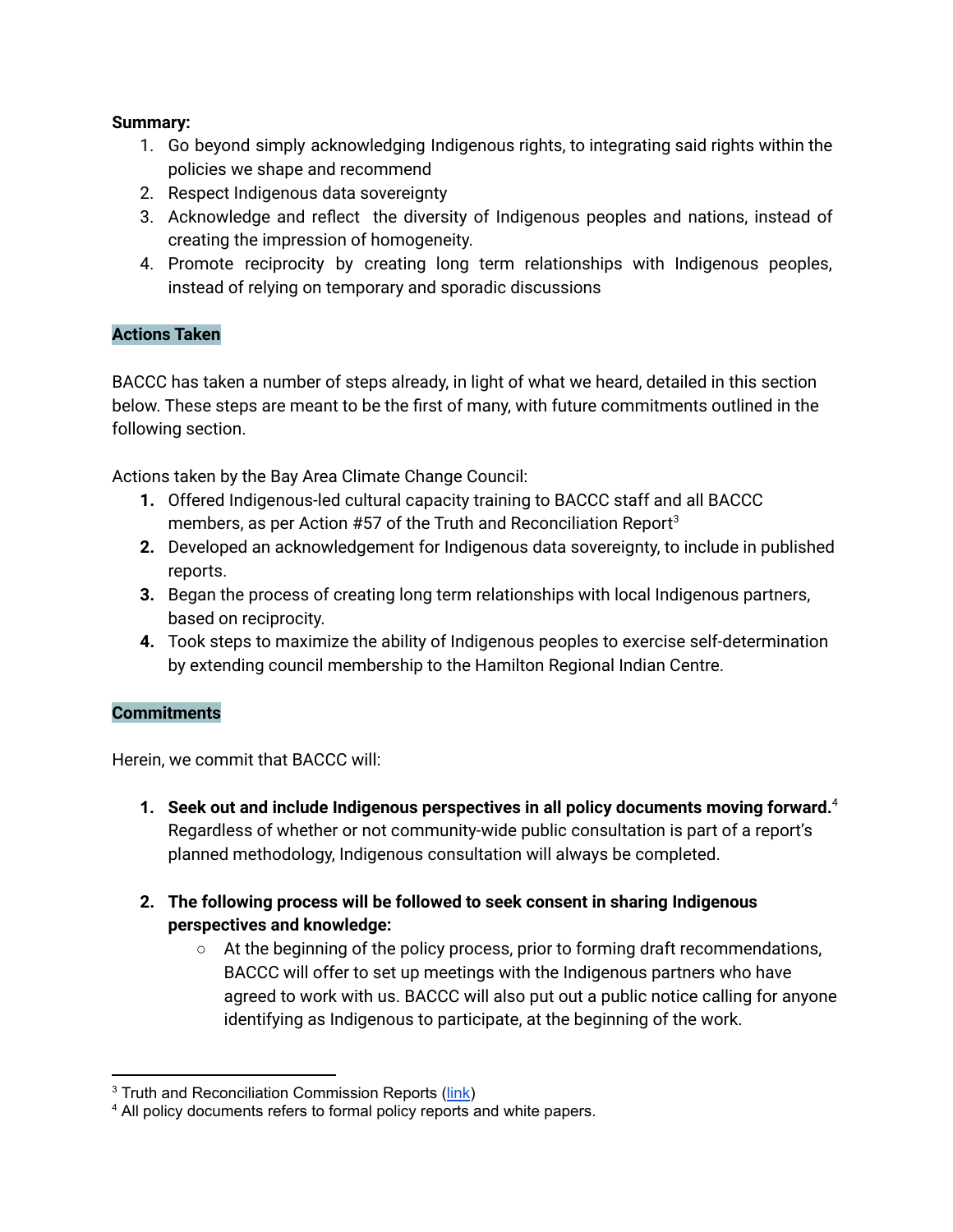- At the established meetings, BACCC staff will provide relevant information on the project and seek explicit consent to share feedback. At this time, staff will also explain the project's next steps and the 'infinite revision principle'.
- **3. Follow the infinite revision principle**, where Indigenous partners who consent to work with BACCC on a policy document are permitted to revoke their consent or ensure their views are properly reflected, at any time.
	- **○** Prior to publication, BACCC staff will confirm and seek revisions from Indigenous partners.
	- After publication, BACCC staff will update the document upon request from its Indigenous partners. In this situation, BACCC staff will provide public notice of the updated document and send it to the partners who requested the change. BACCC commits to completing these revisions in an efficient and timely manner.
- **4. Always include an acknowledgement in policy documents moving forward**, of Indigenous partners who contribute, of Indigenous heritage and treaty rights, and of data sovereignty rights.
- **5. Present the diverse perspectives of Indigenous partners in policy documents**, with attribution where requested.

This serves as a framework for future policy and advocacy work by BACCC. The collaboration policy is meant to be the first step in a long term relationship where Indigenous voices and climate-related initiatives are amplified and opportunities for collaboration are shared. The policy is a living document, subject to later changes as we evolve our partnerships.